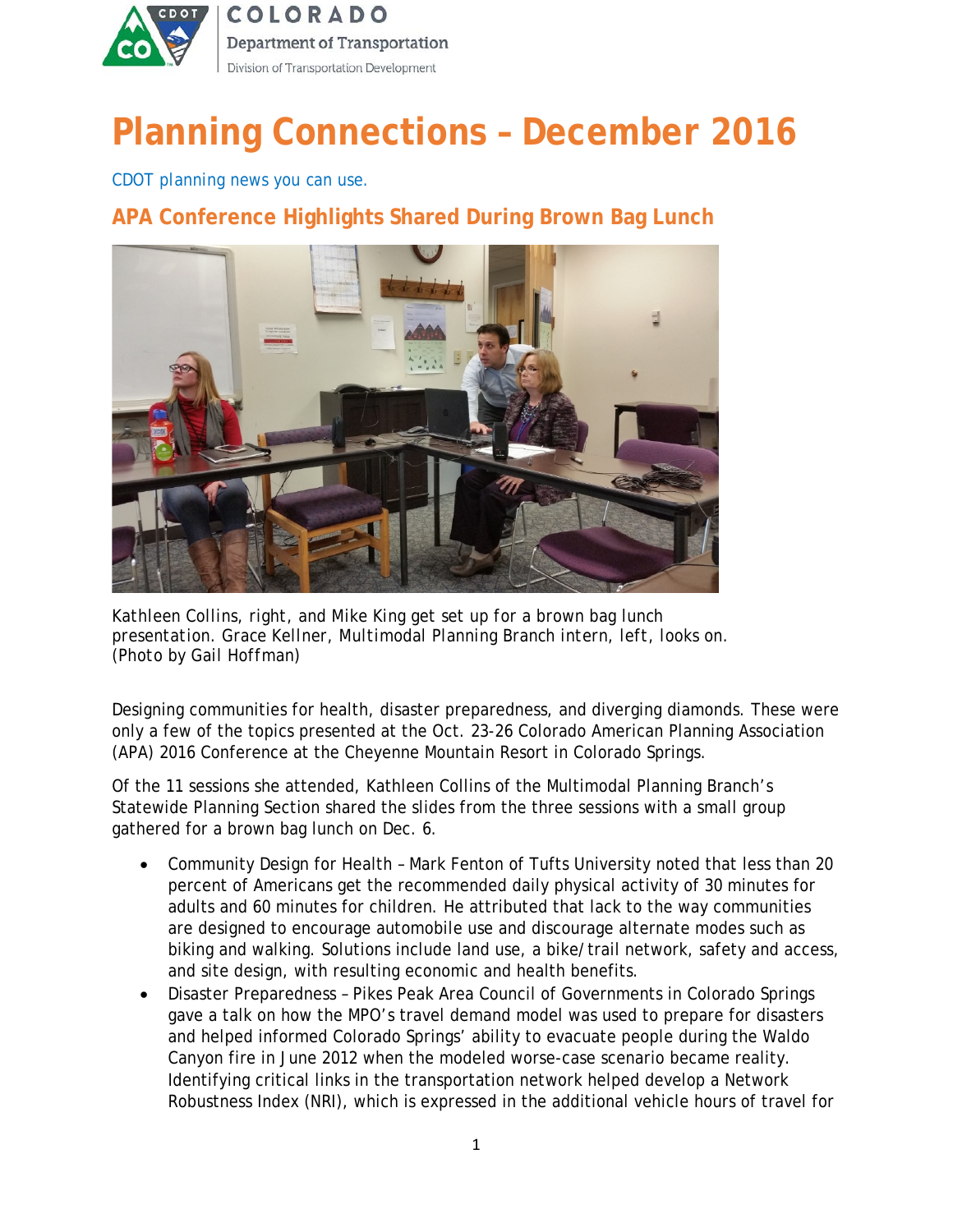traffic disruptions. The NRI serves as a criterion for prioritizing transportation system investments.

• Multimodal Diverging Diamonds – Diverging diamond interchanges have reduced serious accidents and increased traffic flow in other parts of the country. Colorado's first multimodal diverging diamond interchange at McCaslin Boulevard and U.S. 36 near Superior cost less to build and is safer than the traditional design. The multimodal elements at the interchange allow pedestrians and bicycles on the diamond. Diverging diamond intersections stop traffic in the middle of an interchange, when the direction of traffic shifts to the other side. Safety is improved by reducing traffic conflict points (26 down to 14 for the U.S. 36 interchange) and eliminating wrong-way entry to ramps, as well as reducing costs. For the U.S. 36 interchange, the cost was \$14 million, compared to \$22 million for a traditional interchange.



To view the slides, see the attached. Overview Slide Show

#### **Local 2016 Transportation Ballot Issues: More Win, Fewer Fail**

Local ballot issues to raise money for transportation sometimes are successful in Colorado. If the results of the Nov. 8 election are any guide, sales tax measures do well, property tax measures poorly, and bond issues are split.

According to information compiled by the CDOT Office of Policy & Government Relations for the Transportation Commission, 56 percent (or 14) of the 25 transportation ballot issues the office tracked won and 44 percent (or 11) lost. This was the breakdown:

| Colorado 2016 Local Ballot Transportation Questions |          |      |
|-----------------------------------------------------|----------|------|
| Type of Tax                                         | Pass     | Fail |
| Sales Tax - New                                     |          |      |
| Sales Tax - Extend                                  |          |      |
| <b>Property Tax</b>                                 |          |      |
|                                                     | (extend) |      |
| Bond                                                |          |      |
| Marijuana Excise Tax                                |          |      |
| Advisory (funds directed to                         |          |      |
| transportation)                                     |          |      |

San Juan County, of which Silverton is the county seat, will be using a 3 percent marijuana excise tax for a variety of government functions, including road and bridge construction. Uses of some of the other issues included:

• Transit – **Boulder County** and **Telluride/San Miguel County** voters agreed to fund transit. Boulder County's vote will extend one-half (0.125 percent) of the county's existing 0.25 percent sales and use tax for open space for another 15 years for sustainability programs like water conservation, recycling and composting services, energy efficiency and renewable energy services, public transit and other purposes. Telluride/San Miguel County decided in two advisory measures to form a San Miguel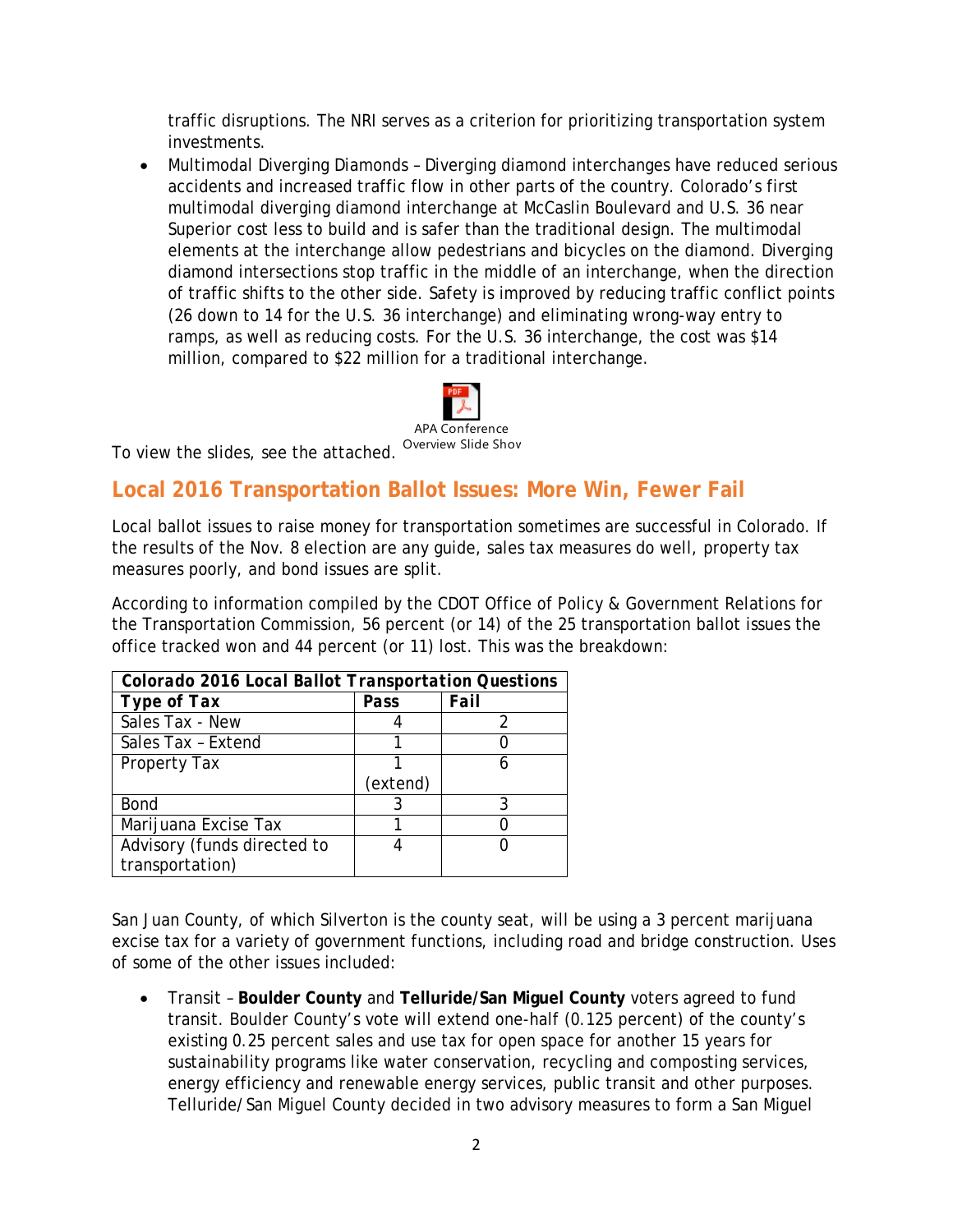Regional Authority for Transportation (SMART) and to pay for operating expenses from a 0.25 percent sales tax and 0.75 mill levy.

- Bike/Pedestrian **Grand and Pitkin counties** passed measures intended to maintain or improve bicycle and pedestrian facilities, Grand County by a three-year multipurpose 0.3 percent sales tax, including maintaining hiking and biking trails, and Pitkin County by an extension of the existing 3.75 mill levy for 20 years to support the county open space and trails program.
- Roads/Bike/Pedestrian **Glenwood Springs, Grand Lake**, and **Wheat Ridge** voters approved measures that will fund roads and bicycle and pedestrian facilities. Glenwood Springs will issue bonds for capital projects to improve safety and traffic congestion, construct a river walk, and beautify streets and Grand Lake will issue bonds for street improvements. Wheat Ridge voters agreed to a 12-year sales tax for various public investments, including transportation projects.
- Roads **Canon City, Telluride, Salida, Pueblo County,** and **Dillon** voters all passed issues to raise money for roads. Canon City increased the sales tax by 1 percent for 10 years for street-related improvements. Telluride increased debt through a bond to finance construction of parking improvements and Salida agreed to dedicate 32 percent of sales tax revenue to the Streets Fund for street construction, operations, maintenance, and repair. On an advisory issue, Pueblo County decided to retain dollars from expiring corporate tax incentive agreements for countywide transportation, park and community capital improvements. In another advisory measure, Dillon voters agreed that revenues from a 0.5 percent sales tax may be spent on both road maintenance and construction and removed the Dec. 31, 2033 sales tax expiration date.

For more information, see the attached CDOT Office of Policy & Government Relations documents included in the November Transportation Commission packet:





Transp Questions.pd

### **Flume Pullout Dedicated on Trail of the Ancients Byway**

The McElmo Flume project off U.S. 160 east of Cortez on the Trail of the Ancients Byways was dedicated on Dec. 5, representing the end of a three-year local effort to stabilize the wooden flume and create a highway pullout, parking lot, and paved trail leading to an educational overlook.

According to an article in the *Durango Herald* newspaper, a total of \$375,000 in state historical and federal highway grants and \$100,000 in local fundraising made the flume restoration project possible. Now on the National Register of Historic Places, the flume was built in 1890 over arroyos and was part of a canal system that delivered water to the Montezuma Valley from the Dolores River through a mile-long tunnel built in 1886. The McElmo Flume was one of 33 on the Highline Canal that delivered water to southern Montezuma Valley farms and the Ute Mountain Ute Tribe. The McElmo Flume remained in operation until 1991, which it was replaced by an inverted siphon that runs under the highway and delivers water to Ute Mountain Ute farms as part of the Dolores Project.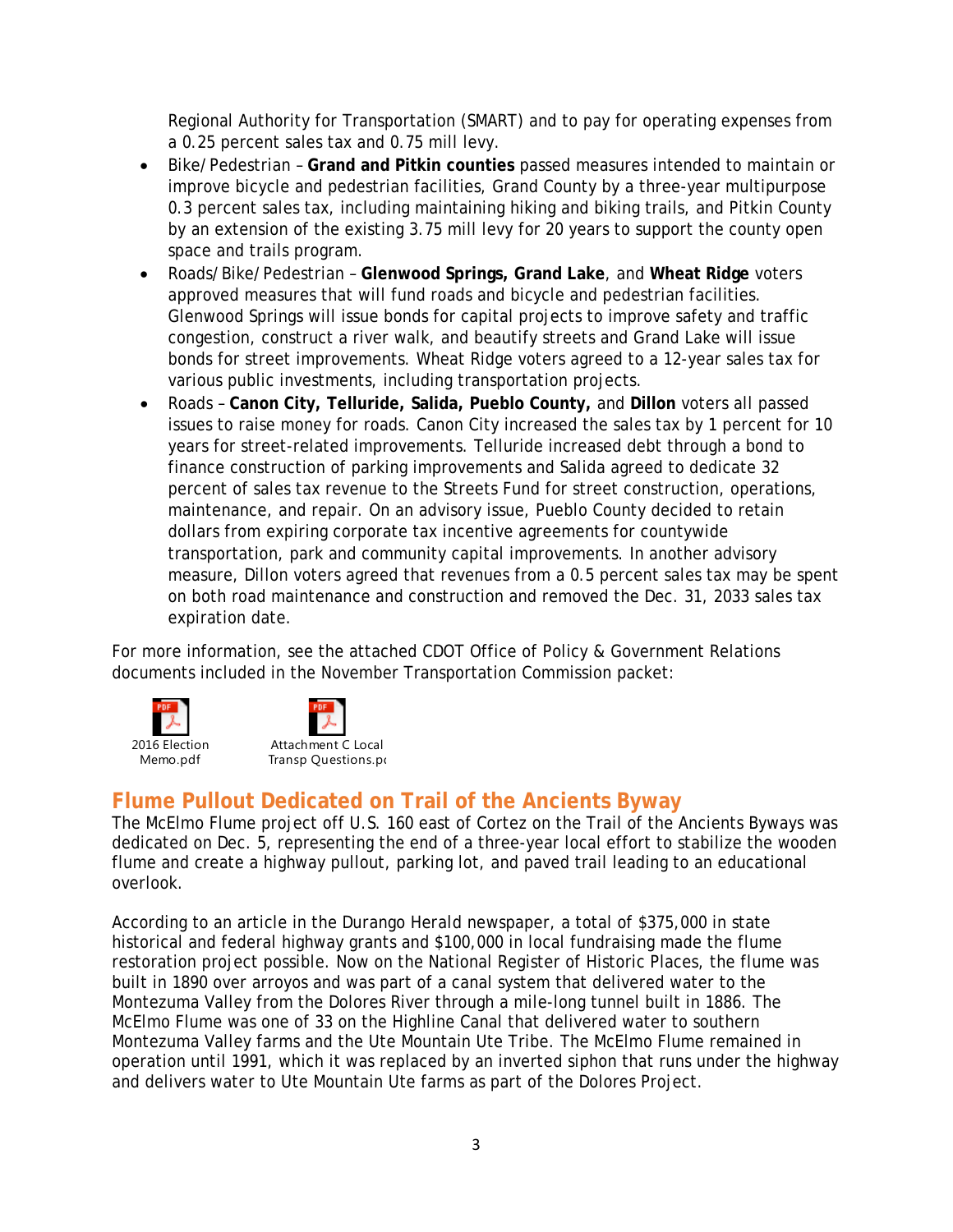Restoration of the flume was a collaborative effort among the Trail of the Ancients Byway, Cortez Historic Preservation Board, Montezuma County, Montezuma Valley Irrigation Co., Ballantine Family Fund, Ute Mountain Ute Tribe, Colorado State Historical Fund, CDOT, Federal Highway Administration, Mesa Verde Country, Montezuma County Historical Society, Southwestern Water Conservation District, and Southwest Basin Roundtable.



*Susan Thomas, director of the Trail of the Ancients Scenic Byway, speaks to the group that assembled Dec. 5 for the dedication of improvements to the McElmo Flume. (Photo by Beverly Cunningham)*

### **Updates in Brief**

**National 25th Anniversary:** Lenore Bates, CDOT coordinator of the Byways Program, attended the 25<sup>th</sup> anniversary of the National Scenic Byways in Washington D.C. on Dec. 6. The event was hosted by Scenic America, the National Scenic Byway Foundation, and the Journey through Hallowed Ground Partnership. The National Scenic Byways Program was created in 1991 under the Intermodal Surface Transportation Efficiency Act to provide federal funding for maintenance and improvement projects on federally-designated National Scenic Byways. The United States currently has 150 designated National Scenic Byways (NSB) and American Roads (AAR) in 46 states. Colorado has 26 of the byways, including 11 with national designation. Due to the popularity of the program, a push to restore federal funding for the program is expected to take place during drafting of the next federal transportation authorization bill. For more information on the Colorado program, see this [link.](http://www.coloradobyways.org/)

**Safe Routes to Schools Applications:** The Safe Routes to Schools (SRTS) Advisory Committee is currently reviewing the 22 applications that arrived by the Dec. 2 deadline for Safe Routes to Schools grant funding. The advisory committee will make a recommendation to the Transportation Commission in March on the best projects to fund. Regional planners and local agency coordinators are also taking a look at their CDOT Region infrastructure applications and providing feedback to the advisory committee on the strengths and weaknesses of the applications and applicants. The requests exceeded available funding by \$1.32 million and came from across the state. Fourteen are for infrastructure projects and eight for noninfrastructure (education and encouragement).